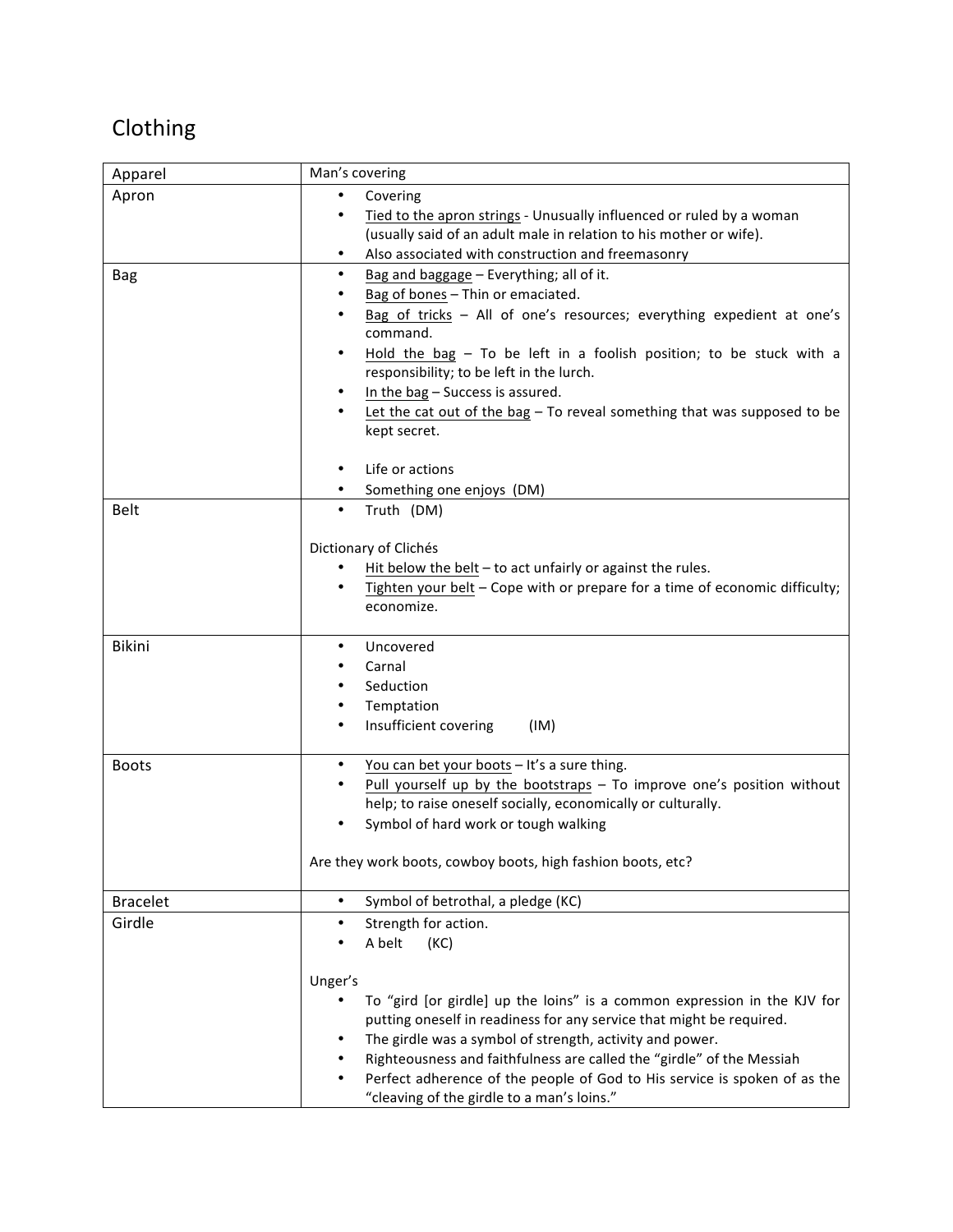| Gloves | Dictionary of Clichés<br>Hand in glove - On intimate terms; cooperating closely.<br>Iron hand in a velvet glove - Disguised firmness; a gentle demeanor<br>concealing a resolute personality.<br>Kid-glove treatment - Extremely gentle handling.                                                                                                                                                                                                                                                                                                                                                                                                                                                                                                                                                                                               |
|--------|-------------------------------------------------------------------------------------------------------------------------------------------------------------------------------------------------------------------------------------------------------------------------------------------------------------------------------------------------------------------------------------------------------------------------------------------------------------------------------------------------------------------------------------------------------------------------------------------------------------------------------------------------------------------------------------------------------------------------------------------------------------------------------------------------------------------------------------------------|
| Hat    | Covering / Protection<br>$\bullet$<br>Thought / Attitude<br>Activities (as in "wearing many hats")<br>(IM)                                                                                                                                                                                                                                                                                                                                                                                                                                                                                                                                                                                                                                                                                                                                      |
|        | Dictionary of Clichés<br>Set her cap for him $-$ She is seeking to turn a male acquaintance (or a man<br>she has merely seen) into a suitor.<br>At the drop of a hat - Acting readily or on some single signal.<br>A feather in his $cap - An$ honor; a recognition for an achievement; an<br>achievement.<br>Hat in hand - Be deferential, humble or cajoling in one's approach to<br>$\bullet$<br>another person.<br>Hat is in the ring $-1'm$ a candidate<br>$\bullet$<br>Mad as a hatter - Demented; zany; fey.<br>Old hat - So familiar as to be dull and boring.<br>Pull a rabbit out of the hat - Accomplish something unexpected; find a<br>solution for a difficulty that seemed insurmountable.<br>Talk through your hat - Say something without really knowing your subject<br>matter; make an unsupported assertion; talk nonsense. |
|        | A person wearing many hats has many jobs to do.                                                                                                                                                                                                                                                                                                                                                                                                                                                                                                                                                                                                                                                                                                                                                                                                 |
| Helmet | Protection for the head (KC)<br>$\bullet$<br>Salvation<br>(DM)                                                                                                                                                                                                                                                                                                                                                                                                                                                                                                                                                                                                                                                                                                                                                                                  |
|        | Unger's<br>Salvation<br>Hope                                                                                                                                                                                                                                                                                                                                                                                                                                                                                                                                                                                                                                                                                                                                                                                                                    |
| Mantle | Spiritual covering, good or evil.<br>A robe<br>(KC)<br>A calling / ministry (DM)                                                                                                                                                                                                                                                                                                                                                                                                                                                                                                                                                                                                                                                                                                                                                                |
| Pants  | Dictionary of Clichés<br>Kick in the seat of the pants - Admonish; spur somebody to an action he<br>should be performing.<br>By the seat of his pants $-$ By instinct or experience.<br>She wears the pants - She dominates a man or a household.                                                                                                                                                                                                                                                                                                                                                                                                                                                                                                                                                                                               |
| Purse  | Treasure<br>Heart<br>Personal identity<br>Precious                                                                                                                                                                                                                                                                                                                                                                                                                                                                                                                                                                                                                                                                                                                                                                                              |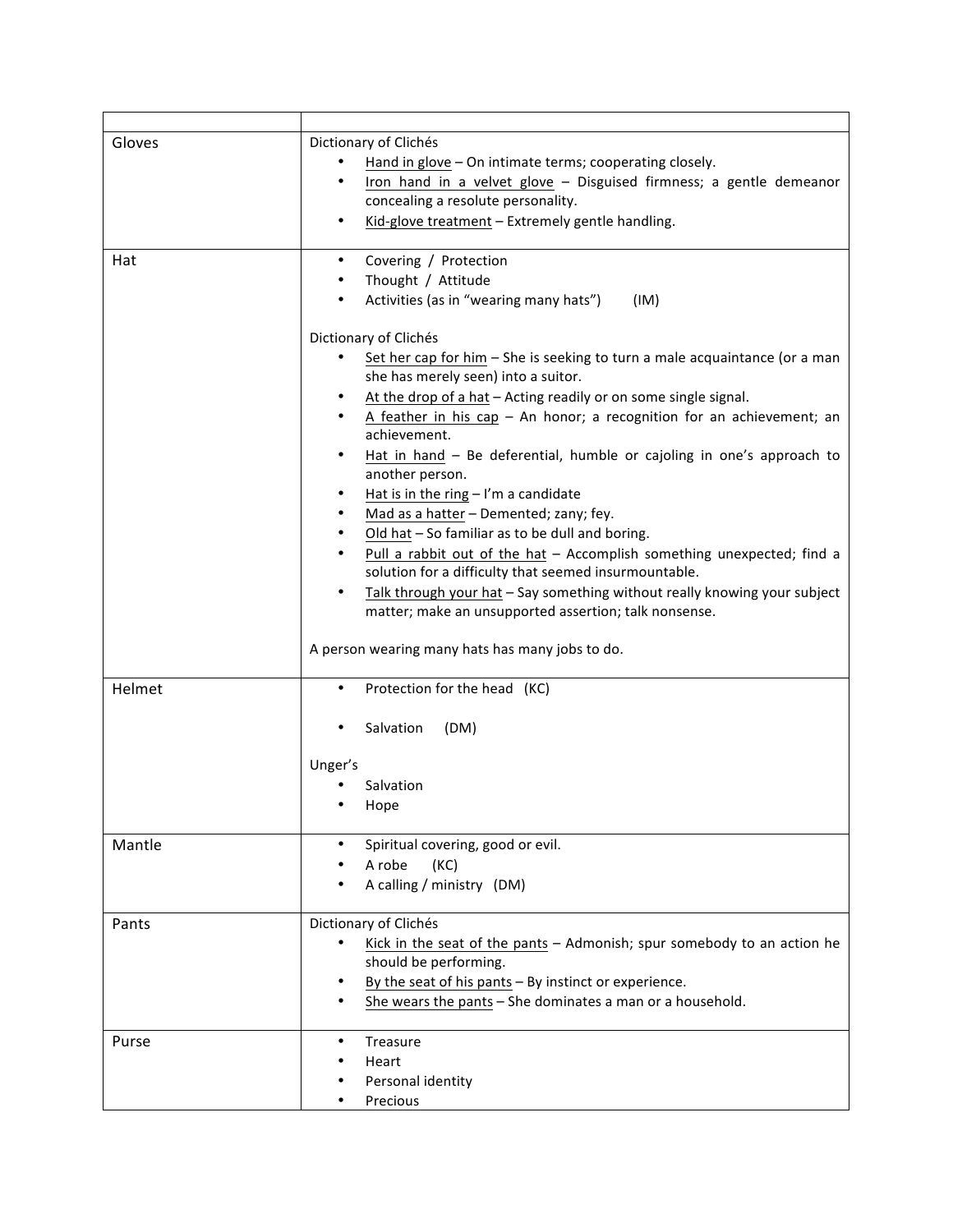|       | Valuable<br>$\bullet$                                                                          |
|-------|------------------------------------------------------------------------------------------------|
|       | When empty - spiritually bankrupt<br>(IM)                                                      |
|       |                                                                                                |
|       | Dictionary of Clichés                                                                          |
|       | You can't make a silk purse out of a sow's ear - You have to have the right                    |
|       | starting material to make something or generate a useful idea; you can't                       |
|       | make something good from inferior or inappropriate raw material.                               |
|       |                                                                                                |
| Rags  | Symbol of poverty<br>(KC)                                                                      |
|       | Filthy rags - Our "righteousness" (DM)                                                         |
| Ring  | Eternity, endlessness.<br>$\bullet$                                                            |
|       | Refer Circle.                                                                                  |
|       | Also, speaks of authority, power in another's name.<br>(KC)                                    |
|       |                                                                                                |
|       | Ring on finger - covenant                                                                      |
|       | Ring taken off finger - breaking covenant (JPJ)                                                |
|       |                                                                                                |
|       | Covenant                                                                                       |
|       | Authority (as in "a signet ring")                                                              |
|       | Eternity (unending)                                                                            |
|       | Prestige                                                                                       |
|       | Wedding ring - Covenant                                                                        |
|       | Engagement ring - promise                                                                      |
|       |                                                                                                |
|       | Rings worn as jewelry - self-glorification<br>(IM)                                             |
|       | Unger's                                                                                        |
|       | Authority                                                                                      |
|       | Seal                                                                                           |
|       |                                                                                                |
|       | A man with a gold ring $-$ a man of wealth                                                     |
|       | A ring on the right hand $-$ a mark of effeminacy                                              |
|       | Dictionary of Clichés                                                                          |
|       | Hat is in the ring $-1'm$ a candidate                                                          |
|       |                                                                                                |
|       | Run circles (rings) around - Vastly outdo, outmaneuver or exceed in skill.                     |
| Robe  | Symbol of covering.<br>(KC)                                                                    |
|       |                                                                                                |
| Shirt | Shirt - covering as pertaining to the heart: i.e. righteousness or sin                         |
|       | Without a shirt - self-righteousness; self-justification; legalism; shame,                     |
|       | temptation (IM)                                                                                |
|       |                                                                                                |
|       | Without a shirt $-$ righteousness; nothing hidden, no guile $-$ a baring of the                |
|       | heart and soul (JPJ)                                                                           |
|       | Dictionary of Clichés                                                                          |
|       |                                                                                                |
|       | Give you the shirt off his back $-$ he would do anything for you; he is<br>extremely generous. |
|       |                                                                                                |
|       | Ace up his sleeve - A surprise, a hidden weapon.                                               |
|       | Keep your shirt on - Stay calm; don't get riled.                                               |
|       | Laugh up your sleeve $-$ To be amused or to gloat a bit without giving it                      |
|       | away.                                                                                          |
|       | Stuffed shirt $-$ A pompous man (usually with the implication that he is not                   |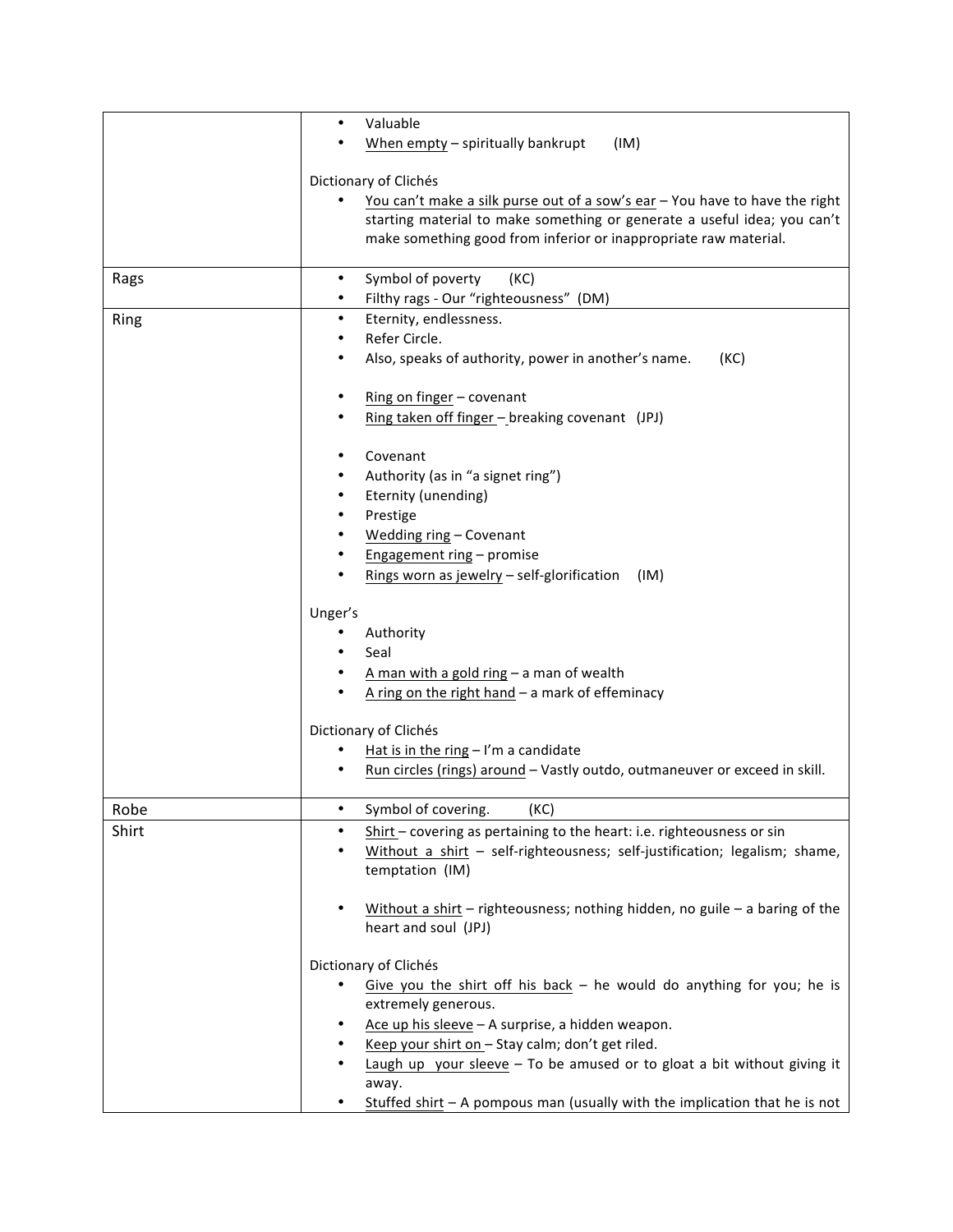|       | as important or capable as he thinks he is).                                 |
|-------|------------------------------------------------------------------------------|
|       | Wear your heart on your sleeve - Show your emotions or feelings plainly.     |
|       |                                                                              |
| Shoes | Spiritual walk<br>$\bullet$                                                  |
|       | Treading a path. (KC)                                                        |
|       |                                                                              |
|       | Peace                                                                        |
|       | Shoe does not fit $-$ walking in something you're not called to (JPJ)        |
|       |                                                                              |
|       | Words                                                                        |
|       | Gospel<br>Covenant                                                           |
|       | Preparation                                                                  |
|       | New Shoes-New ministry or way of life                                        |
|       | House Slippers - Self-examination                                            |
|       | Loafers - Casual / At ease / Unconcern / Hypocrisy / Loafing                 |
|       | Combat or heavy boots - Spiritual warfare                                    |
|       | Steel-toed boots - protection (IM)                                           |
|       |                                                                              |
|       | Dictionary of Clichés                                                        |
|       | Show a clean pair of heels - Move rapidly; make a fast getaway.              |
|       | Close on the heels of - In hot pursuit.<br>$\bullet$                         |
|       | Goody two-shoes - An excessively good person; a goody-goody.                 |
|       | If the shoe fits, wear it $-$ You should acknowledge or accept a remark or a |
|       | situation that applies to you.                                               |
|       | Pull yourself up by the bootstraps - To improve one's position without       |
|       | help; to raise oneself socially, economically or culturally.                 |
|       | The shoe is on the other foot $-$ Conditions have been reversed; the         |
|       | complexion of the situation has changed; now things are in my favor          |
|       | instead of yours.                                                            |
| Skirt | Covering<br>٠                                                                |
|       | Grace                                                                        |
|       | Lack of skirt – Uncovered / Shame because of sin / Hypocrisy (IM)            |
|       |                                                                              |
|       | Avoidance (skirt an issue) (DM)                                              |
|       |                                                                              |
|       | Unger's                                                                      |
|       | To raise a woman's skirts - insult and disgrace                              |
|       | To cover a woman with one's skirt - a token of matrimony                     |
|       |                                                                              |
| Socks | Peace (JPJ)<br>٠                                                             |
|       |                                                                              |
|       | Covering (same as an undergarment)                                           |
|       | Socks without shoes - without full preparation                               |
|       | White socks - pure heart<br>Black or dirty socks - impure heart (IM)         |
|       |                                                                              |
| Tie   | To fasten together                                                           |
|       | To be equal                                                                  |
|       |                                                                              |